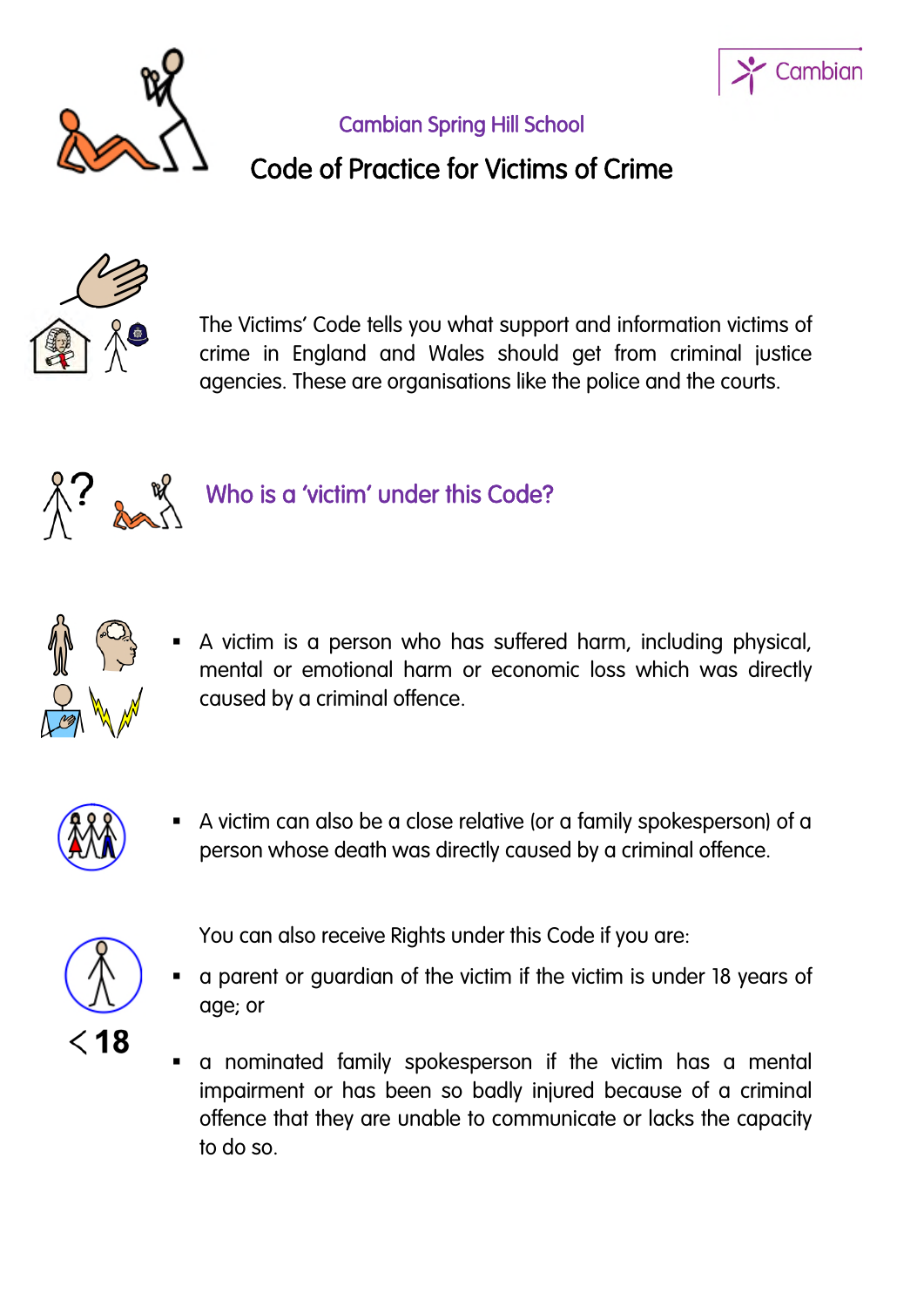

## How can I expect to be treated?

You have the Right to:



 be treated with respect, dignity, sensitivity, compassion and courtesy;



make informed choices that are fully respected;



 have your privacy respected by service providers in accordance with the relevant privacy and data protection laws; and



 have services provided to assist you and your family to understand and engage with the criminal justice process. These should be offered in a professional manner, without discrimination of any kind.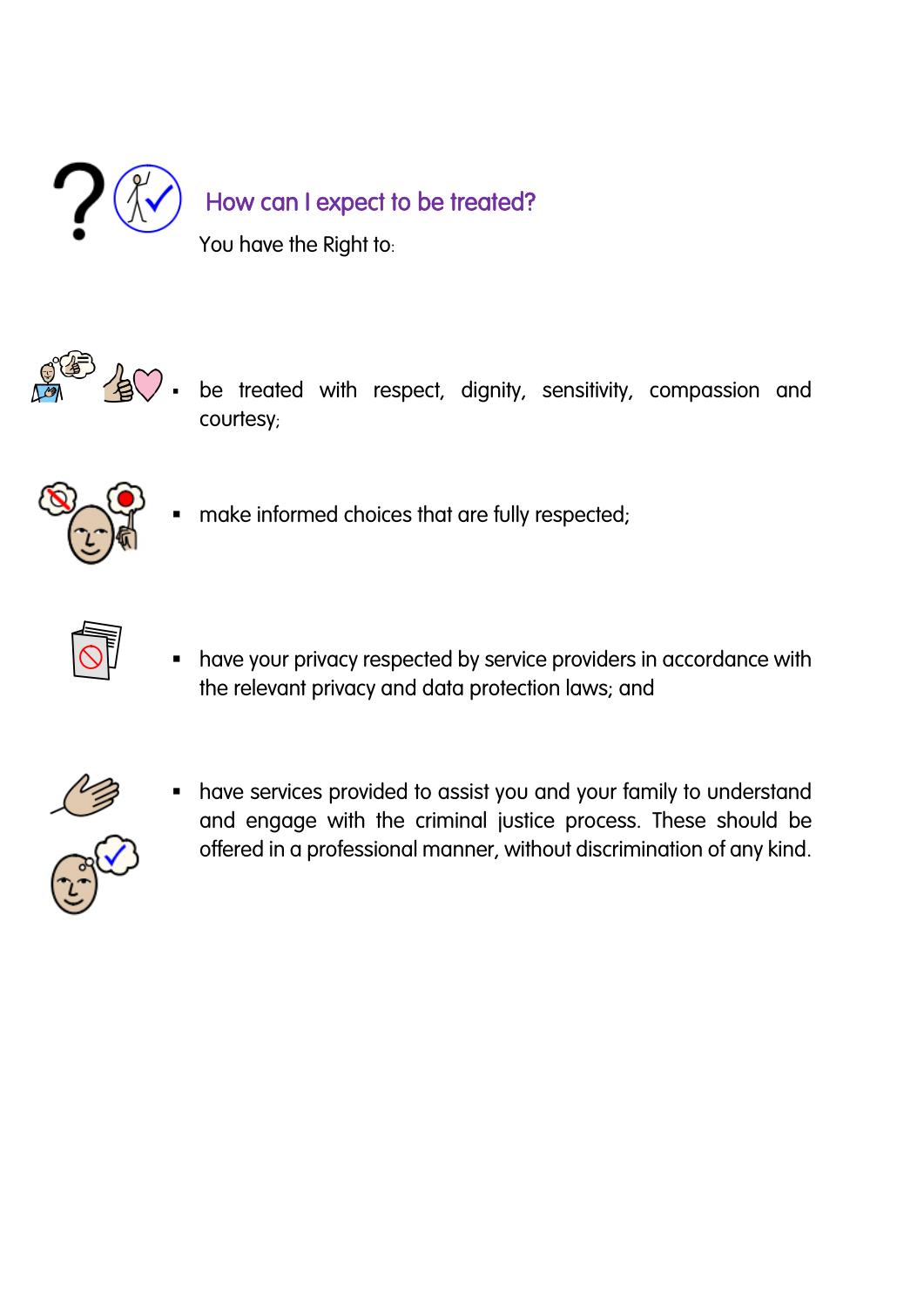

## Summary of Victims' Rights



### 1. To be able to understand and to be understood

You have the Right to be given information in a way that is easy to understand and to be provided with help to be understood



#### 2. To have the details of the crime recorded without unjustified delay

You have the Right to have details of the crime recorded by the police as soon as possible after the incident. If you are required to provide a witness statement or be interviewed, you have the Right to be provided with additional support to assist you through this process.



If you are considered vulnerable or are under 18 years of age, the police will ask you, or your parent/guardian, if you would like your police interview to be video recorded to make it easier for you to tell them what happened. This may be presented as your evidence in court.



#### 3. To be provided with information when reporting the crime

You can tell the police about a crime by phone, online or by going to the police station.

You have the Right to receive information from the police, so you know what happens after you've told them about the crime.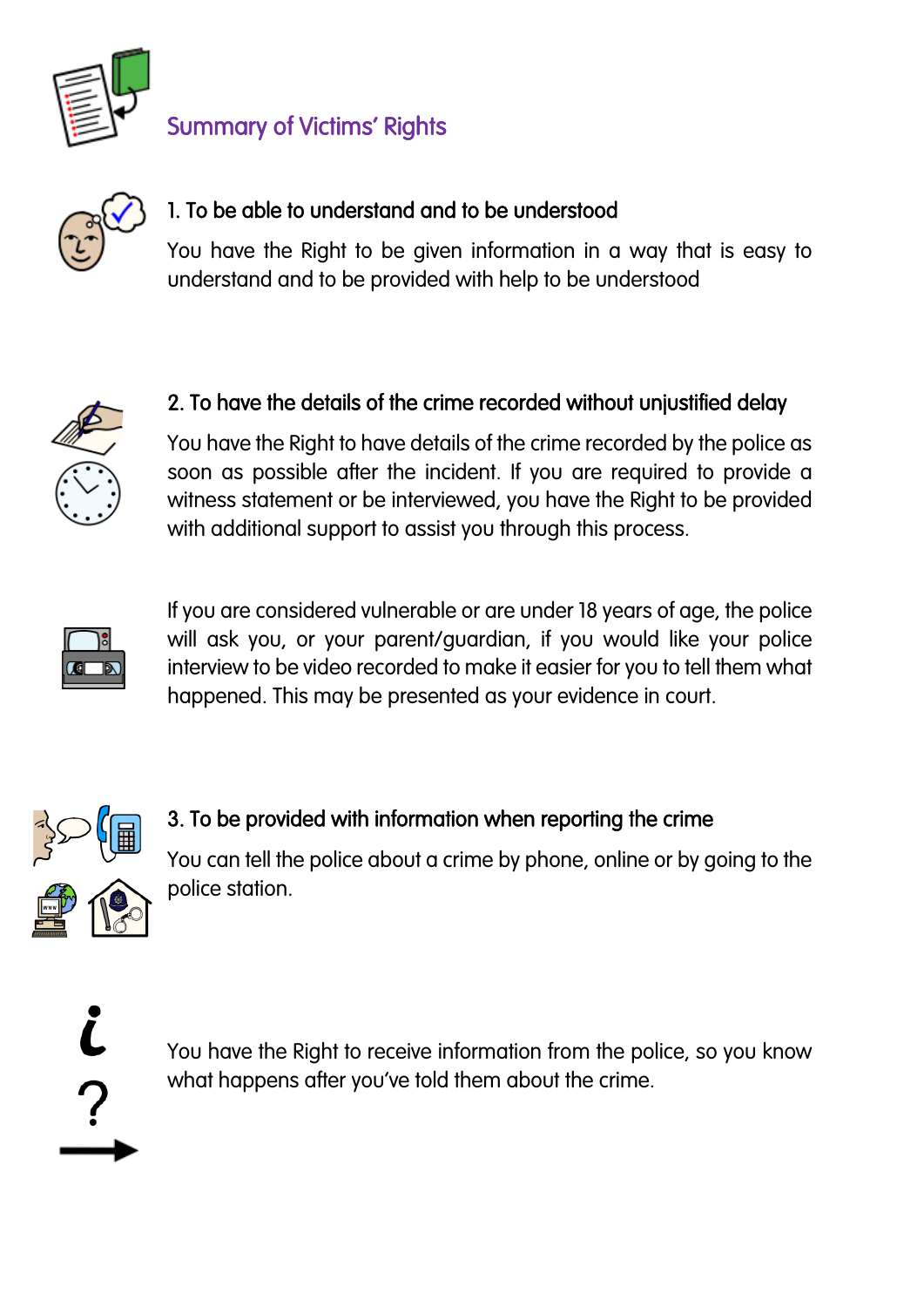

#### 4. To be referred to services that support victims and have services and support tailored to your needs

You have the Right to be referred to services that support victims, which includes the Right to contact them directly, and to have your needs assessed so services and support can be tailored to meet your needs



### 5. To be provided with information about compensation

If you are a victim of a violent crime, you might be able to get some money, called financial compensation. You have the Right to be told about how to claim compensation for any loss, damage or injury caused as a result of crime.

The Criminal Injuries Compensation Authority arranges these payments. If you are under 18, your parent or guardian can apply for compensation on your behalf ([www.gov.uk/claim-compensation-criminal\)](http://www.gov.uk/claim-compensation-criminal).



### 6. To be provided with information about the investigation and prosecution

You have the Right to be provided with updates on your case and to be told when important decisions are taken, and, where applicable, to have the reasons explained to you within 5 working days of a suspect being:



- **a** arrested;  $\lambda$
- interviewed under caution;



**•** released without charge; and



 released on police bail or under investigation or if police bail conditions are changed or cancelled.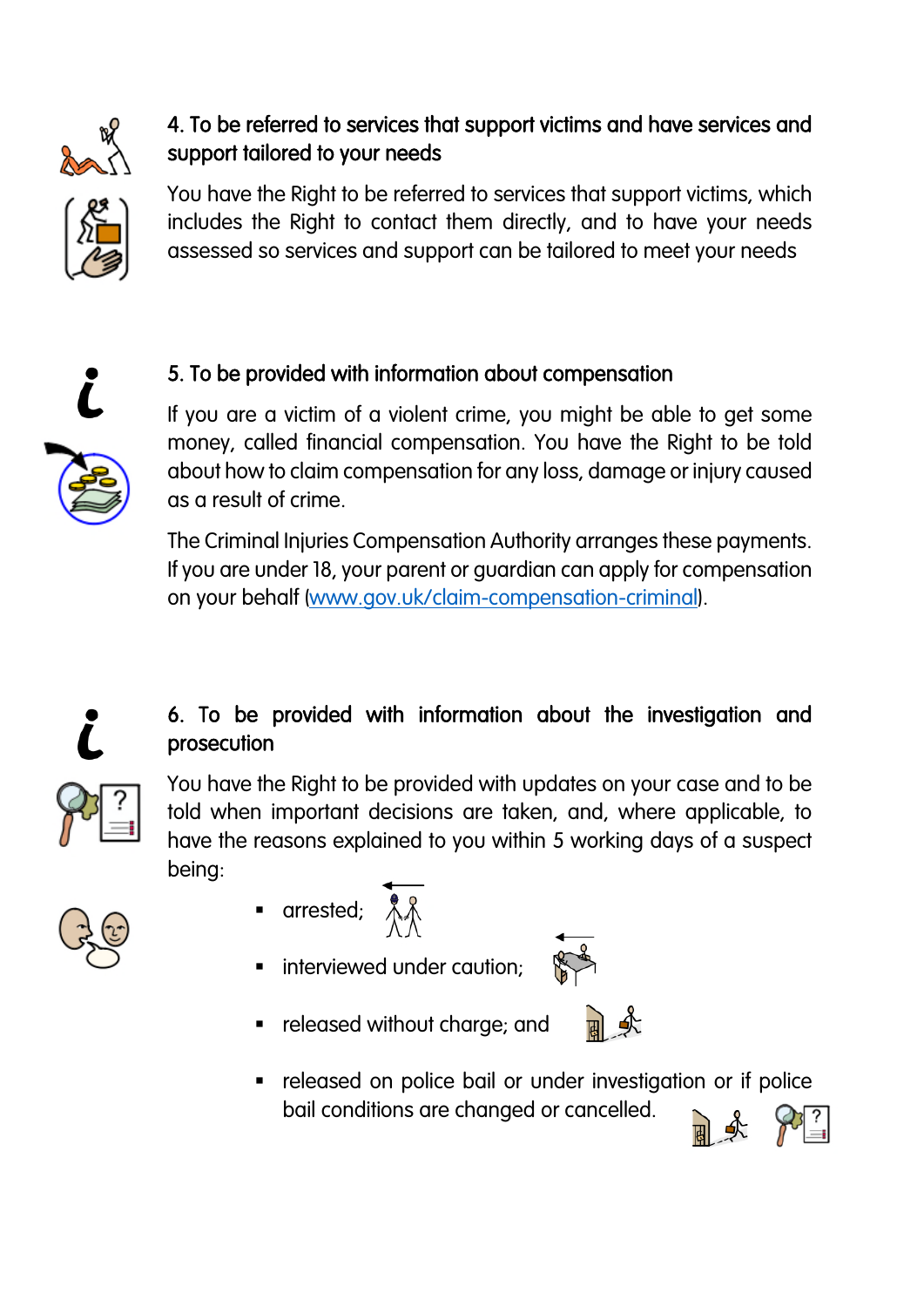

You can tell the police how often you want to hear from them about the investigation and how you would like to be contacted.

You also have the Right to ask for decisions to be looked at again.





### 7. To make a Victim Personal Statement

You have the Right to make a Victim Personal Statement. The police will ask you if you want to make a Victim Personal Statement. This is when you say how the crime has made you feel and how it has changed things for you. The Victim Personal Statement lets you tell the judge and others in the court room how you feel about what happened to you.



#### 8. To be given information about the trial, trial process and your role as a witness



If your case goes to court, you have the Right to be told the time, date and location of any hearing and the outcome of those hearings in a timely way.



If you are required to give evidence, you have the Right to be offered appropriate help before the trial, such as an explanation about what this means for you and you should be kept up to date with what's happening.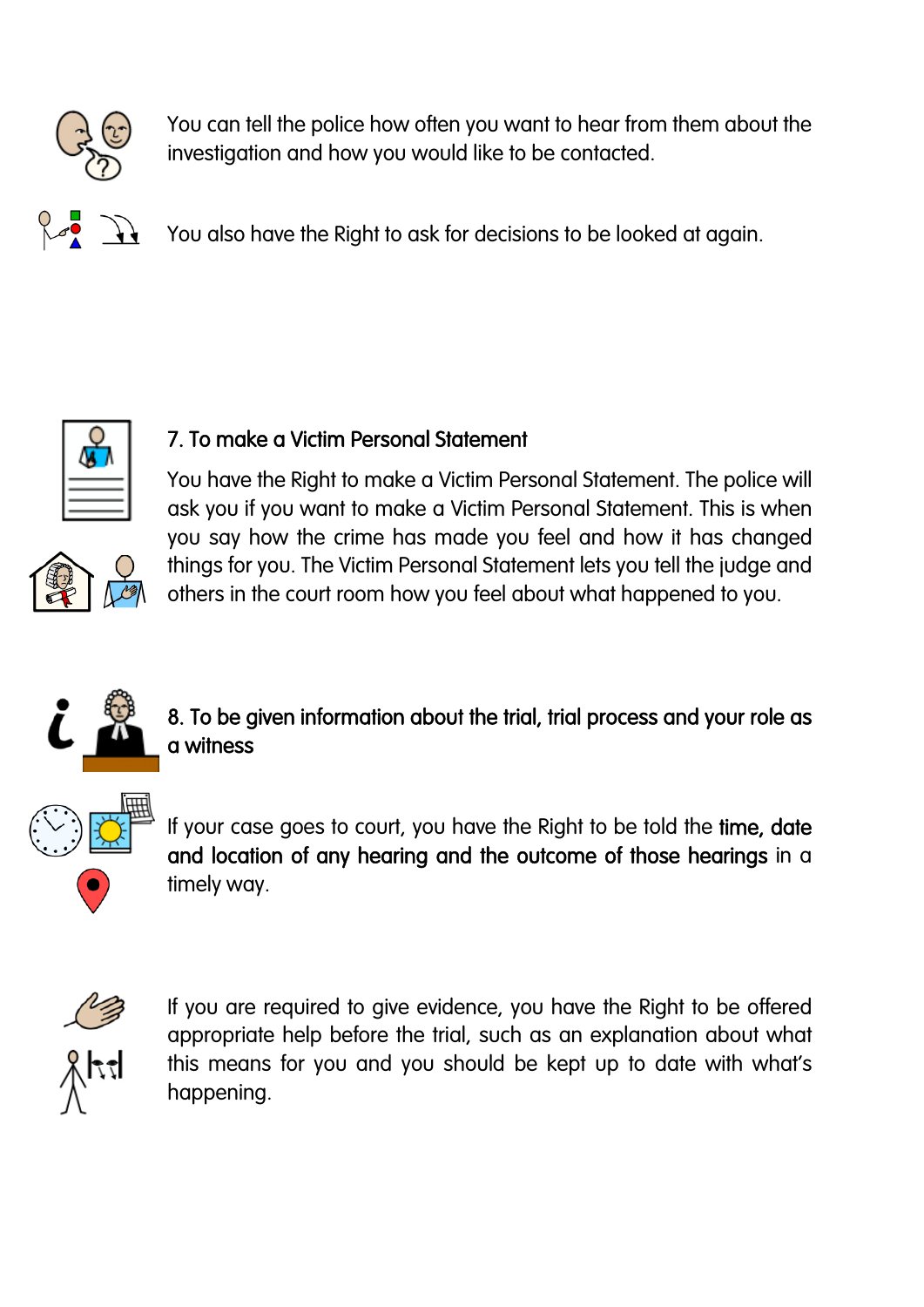



You have the Right to be told the outcome of the case. If the suspect is found guilty, you will be told what the sentence (their punishment) means.



Sometimes the suspect is allowed to appeal the sentence. This is when they ask for the judge's decision to be changed or for the sentence to be reduced. If this happens, you should be told where and when the court will listen to the appeal and its outcome.



#### 10. To be paid expenses and have property returned

If you are required to attend court and give evidence, you have the Right to claim certain expenses. If any of your property was taken as evidence, you have the Right to get it back as soon as possible.



#### 11. To be given information about the offender following a conviction

If you've been a victim of a sexual or violent crime, and the suspect is sent to prison for more than 12 months, you have the Right to be automatically referred to the Victim Contact Scheme. Victims on this scheme can get updates on what happens to the suspect after they go to prison and can give their thoughts on any rules the suspect must follow when they come out of prison.